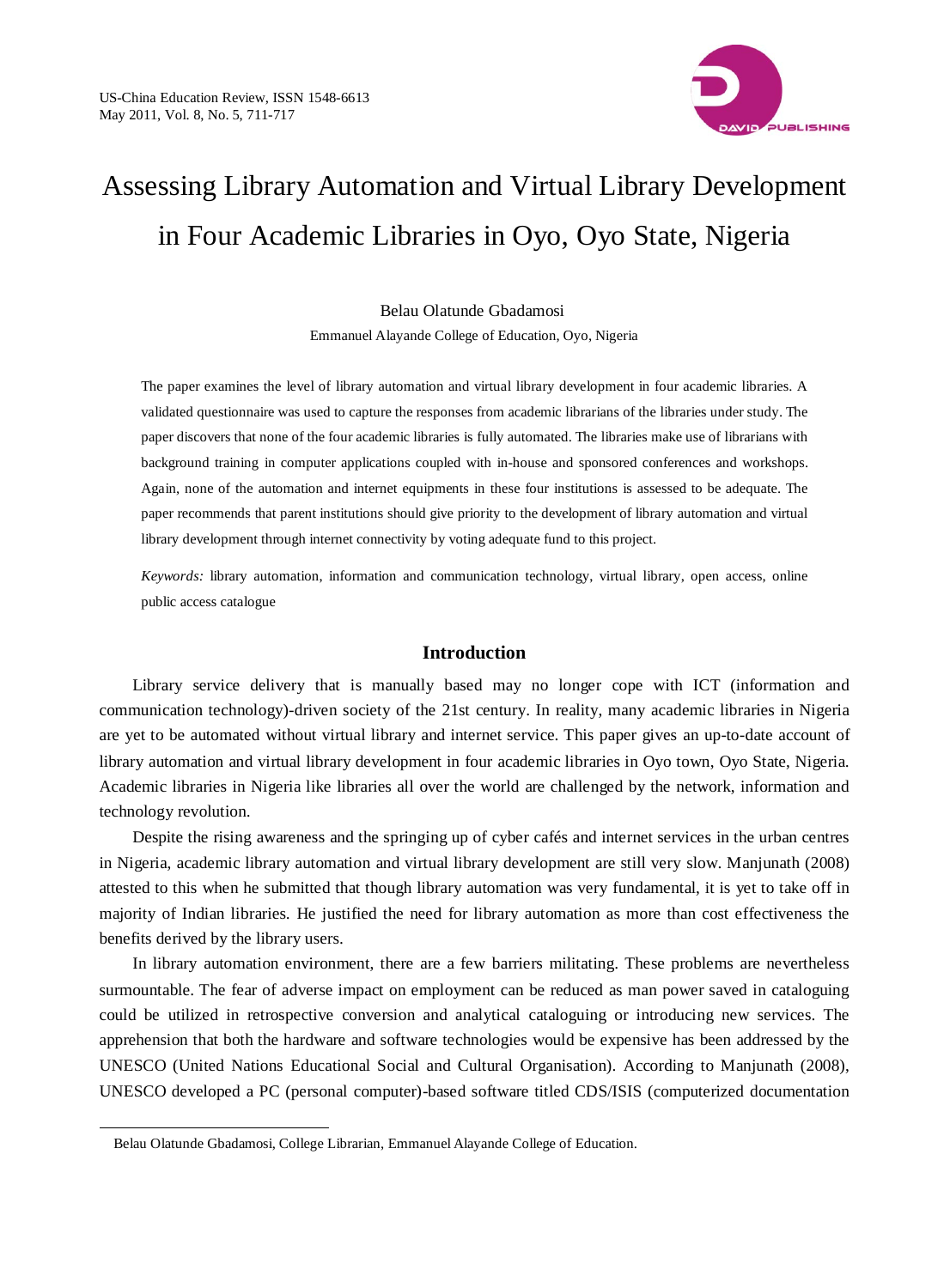service/integrated set of information systems) and made available at a very nominal price to all the libraries in developing countries. It is in the light of this that UNESCO started the development of CDS/ISIS which is a generalized information storage and retrieval system. This has been expanded to include support for development of free and open source software.

The in-house training for handling the software is usually provided by the developers and one can choose the software which can suit their budget. The training of staff also depends on the level of automation. The fear of failure occasioned by mass failed automation projects in libraries has slowed down the enthusiasm in embarking on automation.

## **Objectives of the Paper**

Objectives of the study include the follows:

- (1) to determine the level of library automation development in the libraries;
- (2) to find out the personnel and training requirements in automation development;
- (3) to assess the level of development of virtual library project in libraries;
- (4) to assess the provision of internet facilities in the libraries.

# **Research Questions**

The research questions of this study are as follows:

- (1) What is the level of library automation development in the libraries?
- (2) What are the personnel and training requirements in library automation development?
- (3) What is the level of development of virtual library project in libraries?
- (4) What is the level of provision of internet facilities in libraries?

## **Literature Review**

Perhaps, the selection of a software package may mar or make the effectiveness and success of any library automation project. There is no perfect software package and libraries must keep in touch with the development of the software in use because software is consistently being revised. For library beginning automation, Manjunath (2008) opined that to make a beginning, CDS/ISIS was the best suited as it involved minimum investment on both hardware and software. Once a database with bibliographic details is developed, the same data can be used for circulation activities. The selection of software becomes crucial.

In order to assist libraries in developing countries to overcome the huge cost and maintenance problems of acquiring software, UNESCO has championed the development of the CDS/ISIS software dated to 1985. Jean-Claude Dauphin has been working as a program specialist and project manager in software development of UNESCO for many years, and UNESCO has over the years produced a multilingual software that is distributed free-of-charge around the world. It started with the development of CDS/ISIS which was a generalized information storage and retrieval system for bibliographic information in the 1980s. It has, however, been expanded to include support for the development of free and open software culminating in the launch of UNESCO's free open source software portal in 2001. In 1985, UNESCO came up with Micro CDS/ISIS which was an advanced non-numerical information storage and retrieval software. A window interface between CDS/ISIS and IDAMS (internationally-developed data analysis and management software) has also been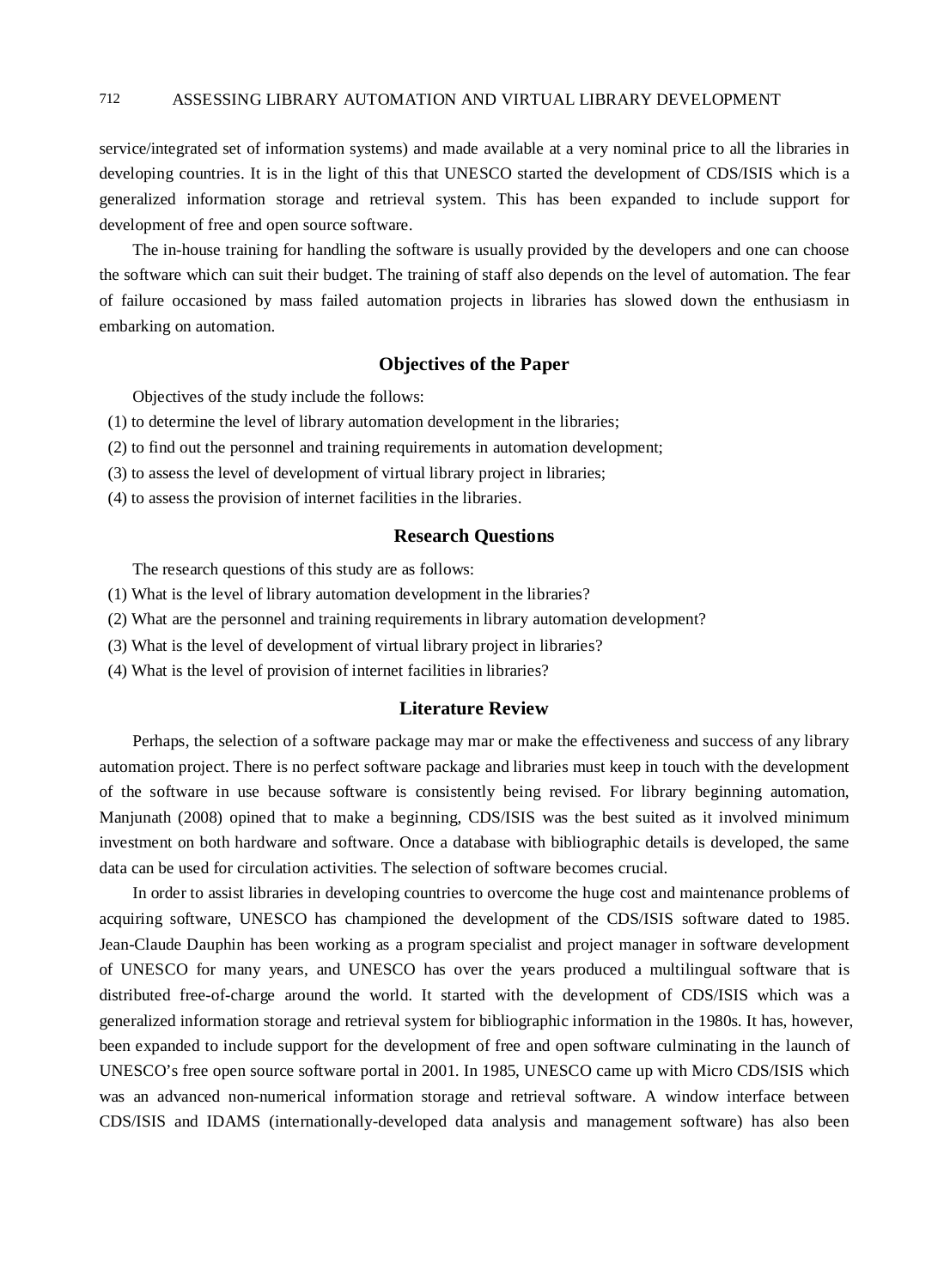developed which, of course, is the UNESCO software for statistical analysis. It must be stressed that CDS/ISIS software has undergone major development since 1980. There are different versions, such as December 1985, Version 1.0; March 1989, Version 2.0; June 1993, Version 3.0; November 1997, Version 1.0 of CDS/ISIS for Windows; January 1999, Version 1.311; June 2000, Java ISIS 3.0 and January 2001, Official Version 1.4 of CDS/ISIS for Windows.

It must be noted that there are a good number of CDS/ISIS application development tools. The windows version of CDS/ISIS can also be used as a platform for developing simple applications using its powerful formatting language. CDS/ISIS is continually undergoing changes and modifications. The ISIS basic version of UNESCO has metamorphosed to produce WEBLIS (Web-based library integrated system) software for library automation. And currently, most libraries in developing countries are now waiting to move from WEBLIS to ABCD (automation of libraries and centers of documentation) software for library automation.

ABCD development is promoted and coordinated by regional medicine library (BIREME). BIREME is founded in Brazil in 1967, under the name of regional medicine library (which the acronym BIREME comes from). Although, the name has changed to Latin-American and Caribbean Center on Health Sciences Information, it maintained the acronym. ABCD is Web-based integrated library management software comprising the main basic library functions. The author of ISIS (integrated set of information systems) held the aspiration to improve to a level where all the main library functions will be covered. The main characteristics of ABCD are the coverage of the main library functions, its centrality and its development and maintenance under the methodology of free and open source software. ABCD is aligned with ISIS 1660 Version 5.2 platform and will eventually be made compatible with later versions. ABCD is compatible with programming languages accepted by the GNU licenses, i.e., PHP (hypertext pre-processor formerly personal home page), Java and Java script.

Manjunath (2008) observed that with wide range of technology/products in circulation, librarians must keep a watch on the developments and to choose appropriate technology depending on the needs. It is therefore very necessary for librarians to interact with computer professionals as the library automation needs proper co-ordination among diverse professionals.

Virtual library has been defined differently. Gapen (2007) defined virtual libraries as the concept of remote access to the contents and services of libraries and other information resource. Okebukola (2002) described it as a collection of library resources in electronic form, which could be accessed and used with great ease with the aid of computer technologies for the purpose of promoting learning and research. Therefore, virtual libraries connotes conglomeration of electronic databases, e-books and e-journals store on large memory capacity server which can be accessed electronically. Such electronic storage device is also linked with the internet. These three stages in developing virtual libraries, according to Ramayah (2006), included library computerization, digitalization of library resources and subscription to online/electronic databases, e-books and e-journal.

To avoid failure in virtual library development, Ani (2005) identified three influencing factors which included staffing/human capacity building in ICT, level of computerization and level of infrastructure. In implementing library automation and virtual library project, a lot of challenges are faced by libraries. Okojie (2008) identified provision of electric power supply as very essential. Agbaje (2007) noted that electricity was needed for resources to be accessed at any time from any part of the world, and the web servers that host locally digitized contents and proxy server that provide authentication and remote access of digitization and uploading of content and maintenance of the software also depended on the availability of electricity. Libraries have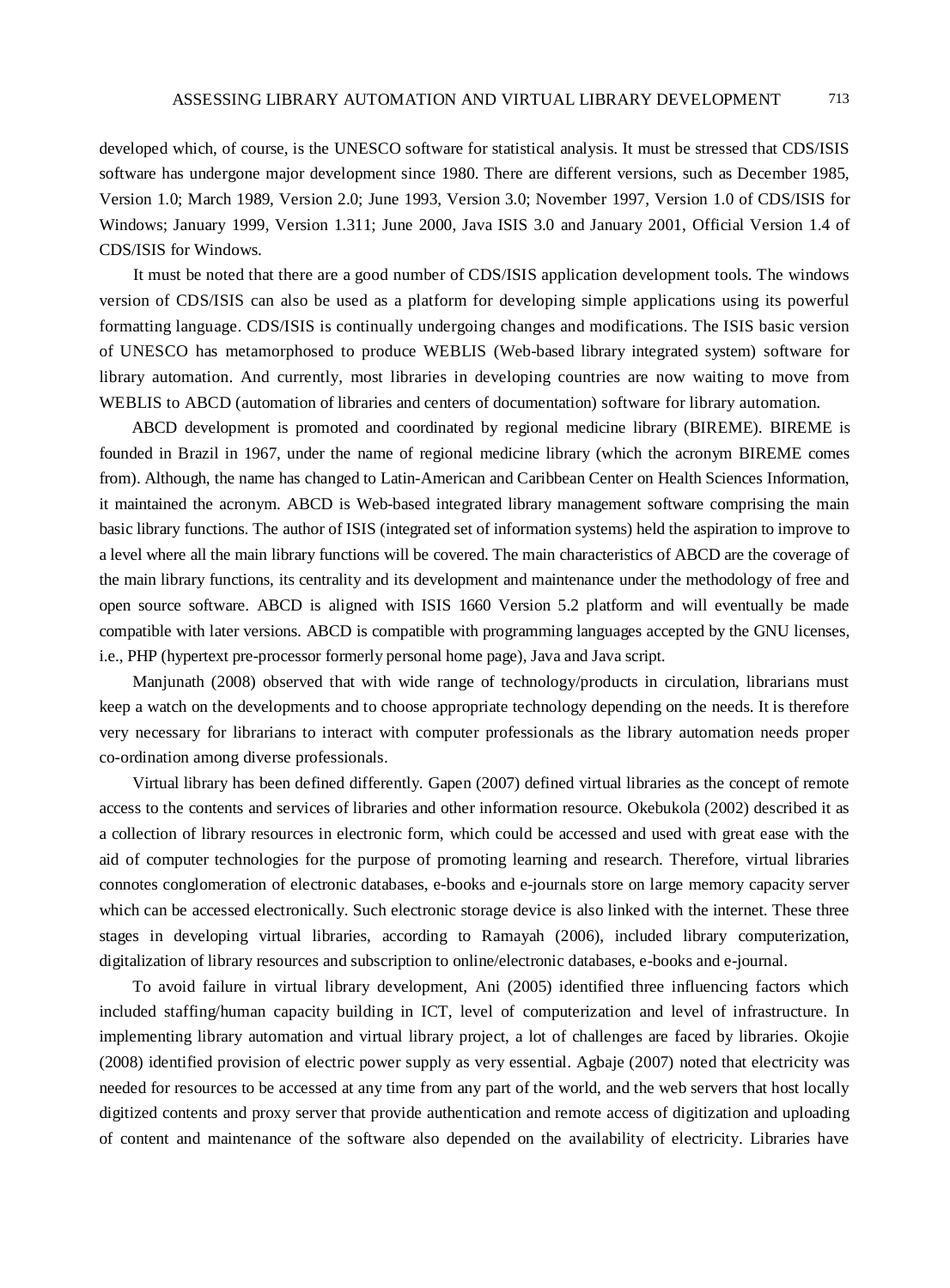resulted to purchasing generating plants which are subject to the problems of maintenance, theft and shortage of fuel (Okojie, 2008). The other challenges include among others inadequate skilled staff, cost, sustainability, absence of national policy on information, communication and technology, intellectual property and copyright issues for local content.

A library can not afford to be an island to itself in view of the enormous intellectual materials available on the net. According to Maceviciene and Tolasis, the catalog of the Vilnius University Library was accessible via internet and OPAC (online public access catalogue) search facility that can be accessed from World Wide Web.

Academic libraries, therefore, stand to benefit immensely from the myriad of intellectual collections which can only be accessed if the library is linked to the internet. Libraries could take the advantage offer through open access resources in the internet. Since Open Access according to Bailey (2006) quoting the BOAI (Budapest Open Access Initiative) is regarded as the literature that should be freely accessible online which scholars give to the world without expectation of payment. In this category, there are two namely: self-archiving and open access journals.

#### **Research Methodology**

The target population for this study is the academic librarians with a minimum qualification of a BLS (Bachelor Degree in Library and Information Science) in the services of the four institutions. The total number of 21 academic librarians in the four institutions was enumerated. The total number, distribution of librarians and the names of the institutions involved in the study are shown in Table 1.

Table 1

| S/N            | Institution                                          | Number of academic librarians |
|----------------|------------------------------------------------------|-------------------------------|
|                | EACOED (Emmanuel Alayande College of Education), Oyo |                               |
| 2              | Federal College of Education FCE (Sp.), Oyo          |                               |
| 3              | Federal School of Surveying, Oyo                     |                               |
| $\overline{4}$ | ACU (Ajayi Crowther University), Oyo                 | h                             |
| Total          |                                                      |                               |

*Distribution of the Respondents and Names of the Institutions*

#### **Research Instrument**

In this study, a questionnaire was used as instrument to collect information from the respondents. A validated questionnaire titled "Library Automation and Virtual Library Development in Tertiary Institutions in Oyo Town" was designed by the investigator. The questionnaire delved into the basic characteristics of the respondents particularly the qualifications and experience. The other areas that the questionnaire assessed include level of automation development, categories of personnel, their training requirements and virtual library development among others.

Since the institutions involved are located in the same environment, the investigator personally distributed and collected the questionnaire in each of the institutions. The whole 21 questionnaires were administered and retrieved indicating a 100% turnover.

#### **Data Analysis**

The data generated for research questions (1-4) were analyzed using descriptive statistics: percentages and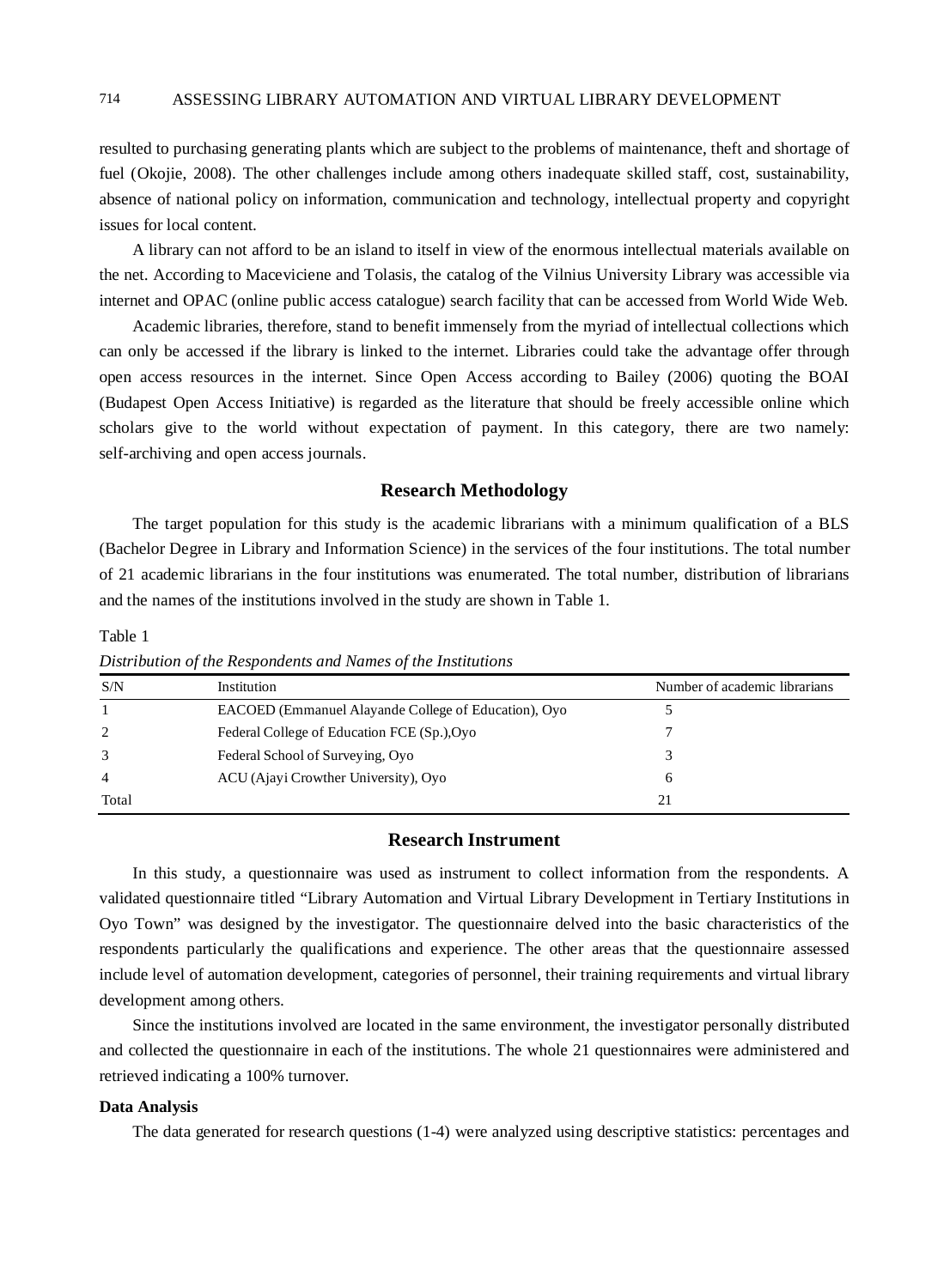means. Tables were used to present data. The data generated through the questionnaires were processed to determine the mean scores. In doing this, 4-likert scale ratings were used to determine the degree of agreement with the statements. The scale used for all questions are rated thus: "Strongly agreed", 5; "Agreed", 4; "Disagree", 3; and "Strongly Disagreed", 2.

## **Results of the Findings**

The respondents were analyzed according to their qualifications and experiences. The results showed that 21 (100%) were computer literate; 11 (52.3%) had bachelor degree in library and information science; nine (42.9%) had masters degree in library and information science while one (4.8%) had Ph.D. in library studies. Analysis of the experiences of the respondents showed that 10 (47.6%) have acquired five years in service, five (23.8%) have been on the job for ten years while six (28.6%) have put in 15 years and above in service.

In interpreting the Table 2 below, the rating is used in consonant with 4-likert scale ratings. For an item to be considered to have positive effect, it must have a mean score of 3.50 and above in this study. In this case, cataloguing and classification unit of the library can be adjudged to be fairing well. In all the libraries therefore, automation is still at the infancy as the mean scores of five out of six units are below the average ratings.

Table 2

*Measuring the Level of Automation in Libraries (N = 21)*

|   | S/N Units in the library         |                          |    | Fully automated Partially automated Fairly automated Not automated at all | Mean $\overline{x}$ |
|---|----------------------------------|--------------------------|----|---------------------------------------------------------------------------|---------------------|
|   | Circulation                      |                          | 24 | 30                                                                        | 2.57                |
|   | Reference                        |                          | 28 | 22                                                                        | 2.80                |
| 3 | Cataloguing and classification - |                          | 64 | 10                                                                        | 3.52                |
| 4 | <b>Serials</b>                   |                          |    | 28                                                                        | 1.33                |
|   | Collection development           |                          | 28 | 28                                                                        | 2.66                |
| 6 | Book reserve and exchange        | $\overline{\phantom{a}}$ |    | 42                                                                        | 2.00                |

According to Table 3, items 1 and 3 had their mean scores above 3.50, meaning that the libraries rely only on librarians and library officers with background training in computer applications. None of the libraries was using library system analysts and computer scientists as their mean scores fell below 3.50.

Table 3

*Mean Scores of Categories of Personnel Used in Automated Libraries (N = 21)*

| S/N Personnel categories                               | Strongly<br>agreed | Agreed                   | Disagreed                | Strongly<br>disagreed | Mean $x$ |
|--------------------------------------------------------|--------------------|--------------------------|--------------------------|-----------------------|----------|
| Librarians with training in computer application       | 80                 | $\overline{\phantom{a}}$ | $\overline{\phantom{0}}$ | 10                    | 4.28     |
| Librarians system analysts                             |                    | $\overline{\phantom{0}}$ | 48                       | 10                    | 2.28     |
| Library officers with training in computer application | 35                 | 36                       |                          | 10                    | 3.85     |
| Computer scientists                                    |                    | $\overline{\phantom{0}}$ | 30                       | つつ                    | 2.47     |

The result in Table 4 showed that libraries favored in-house workshops/seminars/conferences on computer applications and sponsored workshop and seminars to train and retrain librarians to effectively handle the task of computer knowledge applications. This was established with items 1 and 2 having mean scores of 4.00 and 3.38 respectively.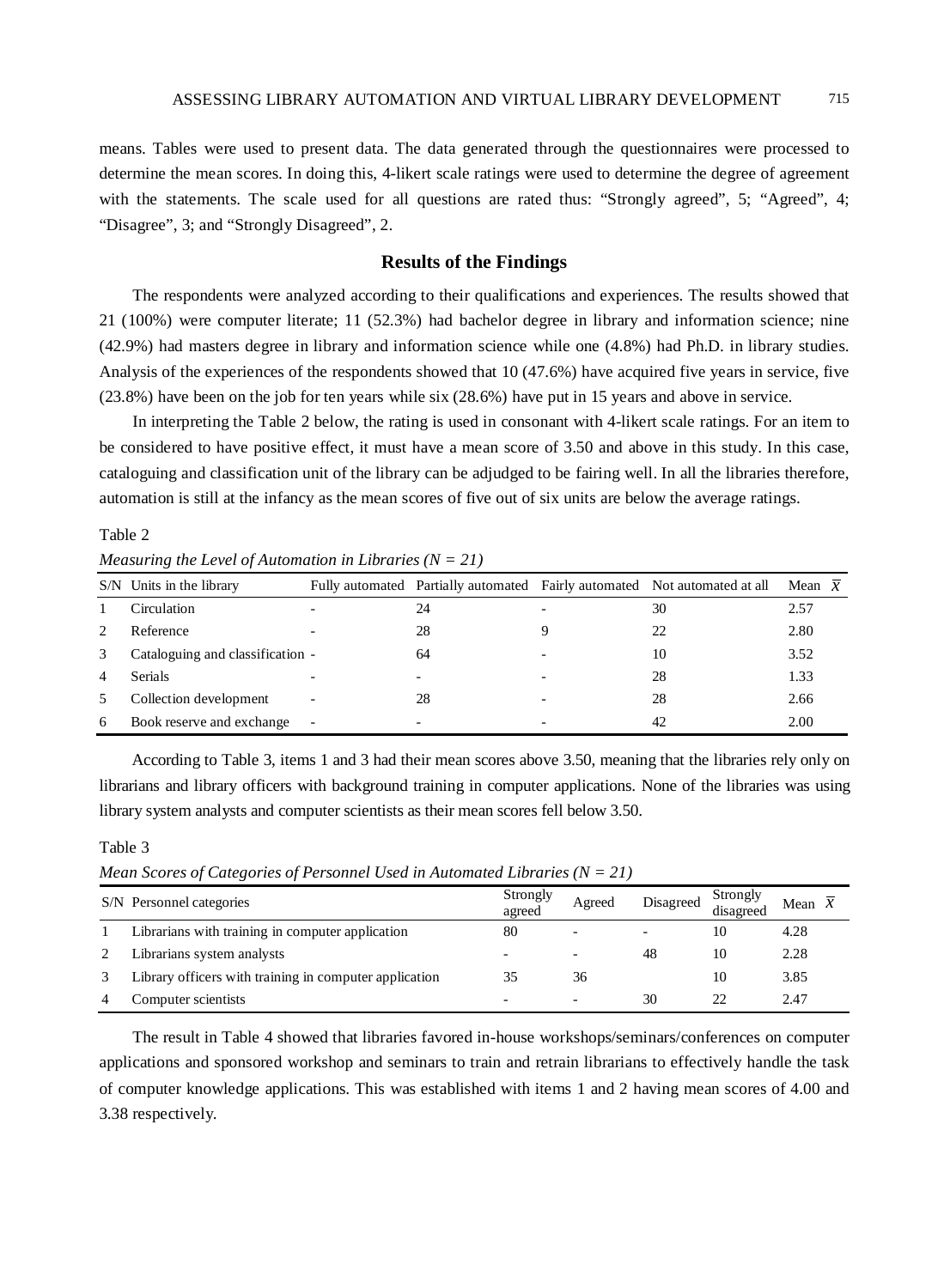Table 4

*Mean Scores of Training Requirements of Librarians (N = 21)*

| S/N | Types of training                                                                | Strongly<br>agreed       | Agreed | Disagreed    | Strongly<br>disagreed | Mean $x$ |  |
|-----|----------------------------------------------------------------------------------|--------------------------|--------|--------------|-----------------------|----------|--|
|     | In-house workshops/seminars/conferences on computer<br>applications in libraries | 50                       | 24     |              | 10                    | 4.00     |  |
| 2   | Sponsored conference/workshop/seminar in computer application<br>in libraries    | 35                       | 24     | <sub>n</sub> |                       | 3.38     |  |
|     | Self-development in computer use applications                                    |                          | 52     | 6            |                       | 3.04     |  |
| 4   | Formal computer training in schools                                              | $\overline{\phantom{0}}$ | 28     | 24           | h                     | 2.76     |  |

In Table 5, the mean scores of items 1 to 4 are between 2.61 and 3.23. This implied that none of the items was adequate. For instance, the networking of library workstations had the mean score of 3.23 while other items had the mean scores of 2.61 each. By inference, parent institutions need to increase budgetary allocation to library virtual project.

#### Table 5

*Assessing Virtual Library Project Development in the Four Libraries (N = 21)*

| S/N            | Types of libraries                                                  | Very adequate            | Fairly adequate | Adequate | Not adequate | Mean $x$ |
|----------------|---------------------------------------------------------------------|--------------------------|-----------------|----------|--------------|----------|
|                | Networking of library workstations                                  |                          | 40              | 18       | 10           | 3.23     |
|                | Virtual library facilities available                                | $\overline{\phantom{a}}$ |                 | 33       | 22           | 2.61     |
|                | The workstations are well connected<br>with the internet facilities |                          |                 | 33       | 22           | 2.61     |
| $\overline{4}$ | Students have free access to internet<br>browsing                   |                          |                 | 33       |              | 2.61     |

In Table 6, attempt was made to assess whether the libraries under study have acquired adequate automation and internet equipment. The results indicated that the equipment are inadequate. For instance, the number of computers had a mean score of 3.23, v-sat had a mean score of 3.23 while the provision of electric generating machine had a mean score of 2.42. Therefore, Tables 5 and 6 jointly confirmed the fact that access to virtual library and internet facilities in these libraries is yet to be fully developed.

Table 6

*Assessing the Adequacy of Automation and Internet Equipment (N = 21)*

| S/N | Equipment                   | Very adequate            | Fairly adequate          | Adequate | Not adequate | Mean $x$ |
|-----|-----------------------------|--------------------------|--------------------------|----------|--------------|----------|
|     | Number of computers         |                          | 40                       |          | 10           | 3.23     |
|     | V-sat                       | $\overline{\phantom{0}}$ | 40                       | 18       | 10           | 3.23     |
|     | Bandwidth                   | -                        | 40                       | 18       | 10           | 3.23     |
| 4   | Electric generating machine | $\overline{\phantom{0}}$ | $\overline{\phantom{0}}$ | 5.       | 10           | 2.42     |

OPAC provides access to library databases. The provision of this service is a function of students' accessibility to computer terminals that are linked with library databases. In Table 7, the use of OPAC to access books for reading, studying and researching, and for the purpose of borrowing was assessed. The results indicated that none of these services was fully developed as the mean scores of all the items in Table 7 were between 2.47 and 3.38.